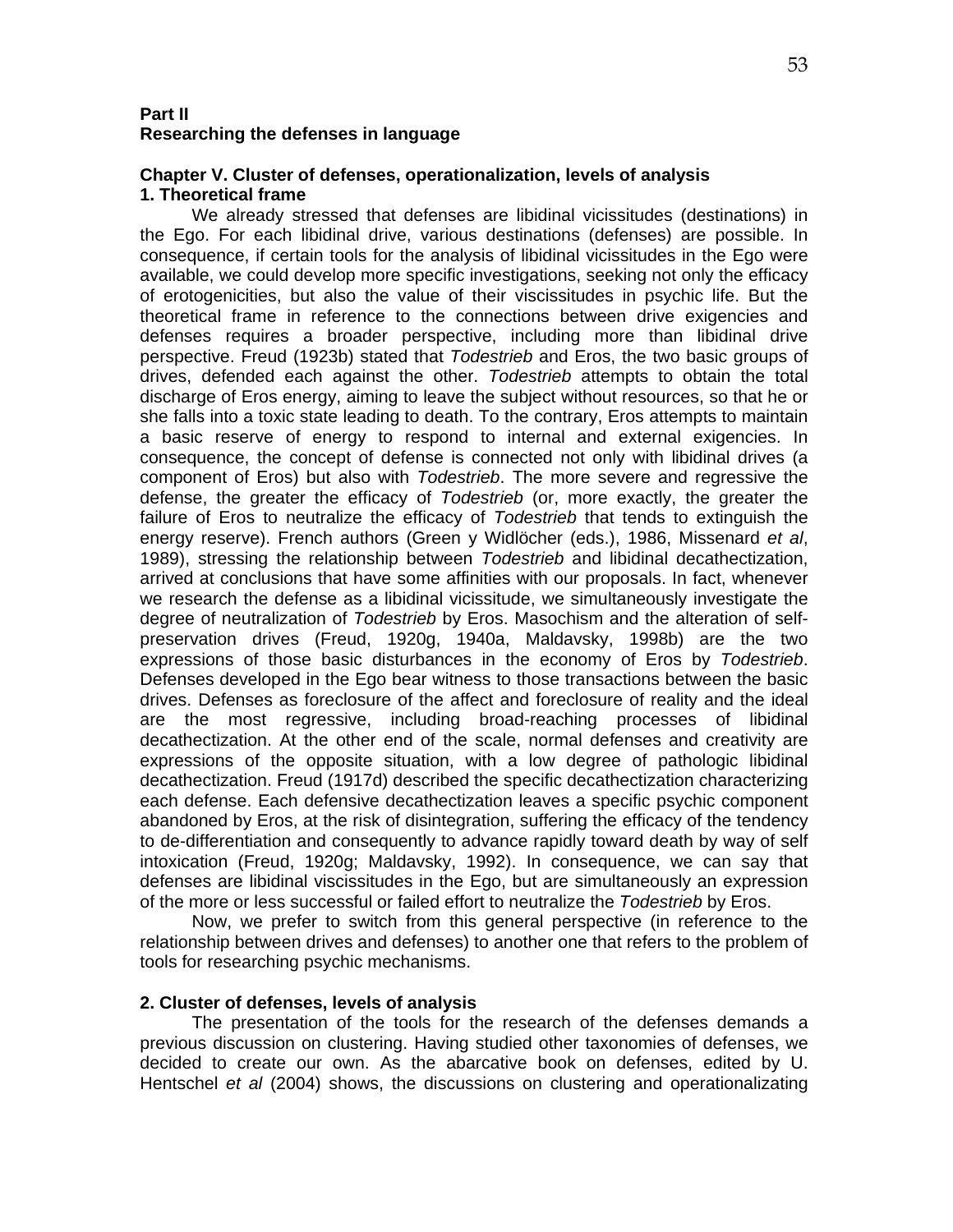defenses are central issues demanding more sophisticated perspectives. Some of the existent clusters (see Vaillant, 1992) considered some manifestations defenses when they are actually more a consequence of them, such as hypochondria. Other clusters simply grouped the defenses but did not define which is prevalent in each ensemble and which are complementary. There is no bibliotabley on the question of the state (successful, failed) of the defense. These deficiencies motivated us to make our decision. We present this cluster of the main defenses (Table I):

## **Table I. Main defenses**

| Non pathogenic | Pathogenic                           |
|----------------|--------------------------------------|
| Normal         | Repression                           |
|                |                                      |
| Creativity     | Disavowal                            |
|                |                                      |
| Sublimation    | Foreclosure of reality and the ideal |
|                |                                      |
|                | Foreclosure of the affect            |

The differentiation of the pathogenic defenses was done considering their efficacy in the development of the main clinical structures: transference neuroses (repression), pathological character traits (disavowal), psychoses (foreclosure of reality and the ideal), and traumatic and toxic pathologies, such as psychosomatic illnesses, and also, proneness to accidents or traumatophilia (foreclosure of the affect). Concerning complementary defenses, we will not present the corresponding taxonomy until we have explained the connection between mechanisms and libidinal fixations.

Regarding the main pathogenic defense a first differentiation can be made by taking into account the rejection of what the defense is against (Tables II y III). A second differentiation can discern, for each group of mechanisms, the procedure used by the Ego and the resource placed at the service of the defense.

|           | WIUM I UTUMII TUTUU VIUUNTU UTUMITTI VITU UMMIIITIMITUTI |                   |  |                      |      |  |  |  |  |
|-----------|----------------------------------------------------------|-------------------|--|----------------------|------|--|--|--|--|
| Defense   | Is against                                               | Procedure         |  | Resource             |      |  |  |  |  |
| Disavowal |                                                          | <b>Refutation</b> |  | of I Taken           | from |  |  |  |  |
|           |                                                          | objective         |  | or objective reality |      |  |  |  |  |
|           |                                                          | critical judgment |  | $(i.e.$ fetishism)   |      |  |  |  |  |

**Table II. Similarities and differences of defenses against reality and the ideal: disavowal, foreclosure, creativity and sublimation**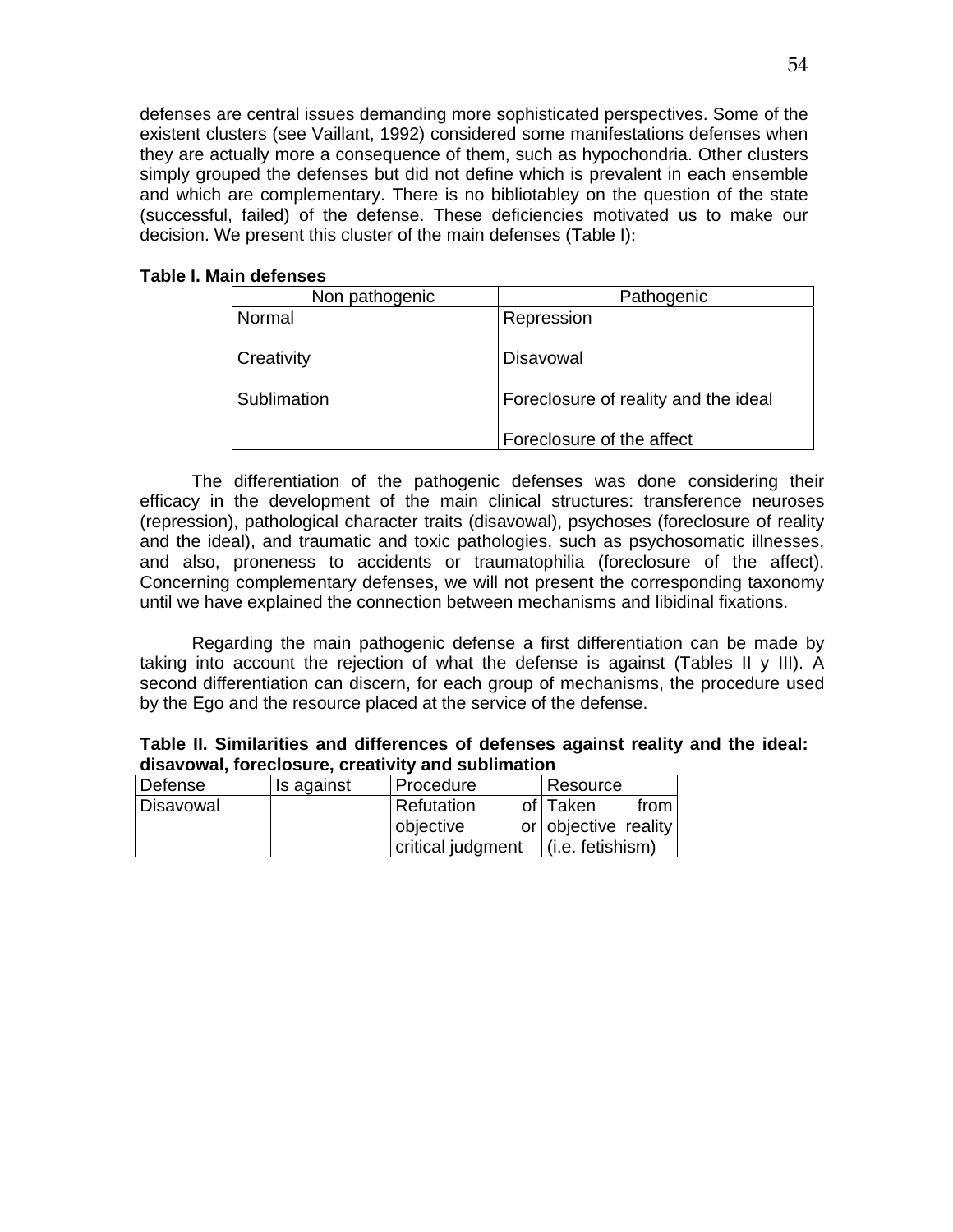|              |                | Abolition of           | the Produced in the      |
|--------------|----------------|------------------------|--------------------------|
| Foreclosure  |                |                        |                          |
| (Verwerfung) |                | Ego                    | that $Ego$<br>as<br>a    |
|              |                | formulates<br>the      | substitute<br>for        |
|              |                | objective              | abolished                |
|              |                | (definitive<br>real    | objective reality        |
|              |                | Ego)<br>and/or $(i.e.$ |                          |
|              | Perceptions    | critical               | hallucinations           |
|              | and/or         | (Superego)             | or accounts)             |
|              | affects,       | judgment or<br>of      |                          |
|              | objective      | the Ego subject of     |                          |
|              | judgment,      | affect<br>the          |                          |
|              | critical       | (primitive<br>real     |                          |
|              | judgment       | Ego)                   |                          |
| Creativity   | directed       | Formal                 | Humor,                   |
|              | against<br>the | regression of the      | gardening                |
|              | Ego            | PREC to<br><b>UCC</b>  |                          |
|              |                | functioning (with      |                          |
|              |                | the support of the     |                          |
|              |                | Superego)              |                          |
| Sublimation  |                | Change of              | with<br>the $ Work$<br>a |
|              |                | goals<br>of<br>the     | cultural value           |
|              |                | drives<br>and          |                          |
|              |                | elevation of<br>the    |                          |
|              |                | ideal                  |                          |

| Table III. Similarities and differences of defenses against wishes: repression, |  |  |  |  |
|---------------------------------------------------------------------------------|--|--|--|--|
| creativity and sublimation                                                      |  |  |  |  |

| Defense     | Is against | Procedure                          | Resource                   |  |  |
|-------------|------------|------------------------------------|----------------------------|--|--|
| Repression  |            | <b>PREC</b>                        | Substitute                 |  |  |
|             |            | decathectization                   | formations                 |  |  |
|             |            | and                                | counter- (fantasies<br>and |  |  |
|             |            | cathexis PREC                      | thoughts)                  |  |  |
| Creativity  |            | Formal regression   Jokes          |                            |  |  |
|             | desire     | of the PREC to                     |                            |  |  |
|             |            | UCC functioning                    |                            |  |  |
|             |            | (with the support                  |                            |  |  |
|             |            | of the Superego)                   |                            |  |  |
| Sublimation |            | Change of the Works with a         |                            |  |  |
|             |            | goals of the drives cultural value |                            |  |  |
|             |            | and elevation of                   |                            |  |  |
|             |            | the ideal                          |                            |  |  |

Also, considering repression, disavowal and foreclosure, Freud (1918b, 1927e, 1950a) distinguishes between normal and pathological defenses. The former offer no obstruction for increasing psychic complexity, while the latter interfere in it. This taxonomy of the defenses has to be refined and include another question. Freud (1905d, 1905e) stated that hysterical symptoms are a consequence of the failure of repression, and that the Wolf man's hallucination responds to the failure of the foreclosure of reality and the ideal. Megalomania responds to psychic withdrawal (a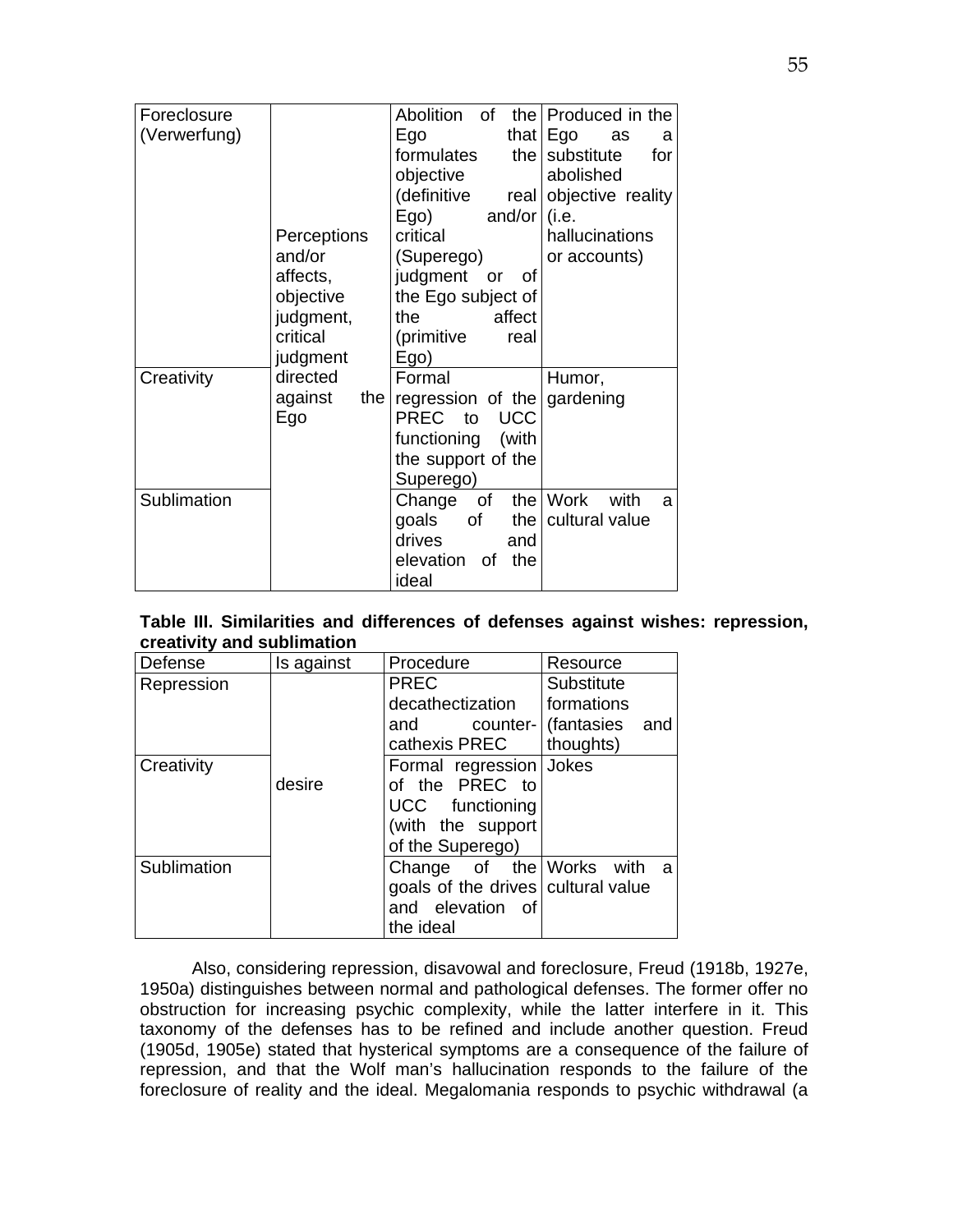consequence of the successful defense against reality and the ideal), and toxic states of actual neuroses are responses to the simultaneous success and failure of the same defense (Freud, 1914c, 1918b, 1985). In consequence, we also need to investigate the state of the defense (Table IV).

### **Table IV. State of defenses**

| Successful                                                      | Failed                                                         | <b>Both</b>                   |
|-----------------------------------------------------------------|----------------------------------------------------------------|-------------------------------|
| Maintenance of narcissistic   Narcissistic wound<br>equilibrium |                                                                | Narcissistic wound            |
|                                                                 | Rejection of wishes / reality   Return of wishes / reality and | Rejection of wishes / reality |
| and ideal judgments                                             | ideal judgments                                                | and ideal judgments           |

This presentation of the cluster of the main mechanisms and of an additional cluster on their possible states leads us to present the questions to be answered by the tools we build: 1) against what is the defense aimed?, 2) is the defense creativity / sublimation or a (potentially) pathogenic one?, 3) is the (potentially) pathogenic defense normal or pathological?, 4) is the pathogenic defense successful, failed or both? The terrain on which we attempt to study the defense is the patient's discourse, particularly the scenes. In previous chapters we described the two fields where we intend to detect the scenes. One of those fields is the extra-transference relationship, which we can study by focusing on the narration level of analysis. The other field for our analysis is the transference relationship, which we investigate by examining on the speech acts level of analysis. In consequence, we need to construct the corresponding tools for answering the previous questions on defenses on these two levels of discourse: narration and speech acts.

# **3. Connecting the investigation of drives and defenses**

Having arrived at a presentation of our main questions and the fields where we try to answer them, we can turn to a second question: how can we connect the tools previously discussed for the analysis of scenes with the concept of defenses. the first argumentation we can use is theoretical: defenses are libidinal viscissitudes (or destinations) developed in a specific Ego. Each Ego can be seen to accompany the emergence of certain libidinal exigencies, and the defense is one of the resources that each Ego can use. in each Ego, we observe various psychic currents. Freud (1918b) used the term "psychic current" in the broad sense when he tried to explain the complexity of the Wolf man's Ego structure: "We are already acquainted with the attitude which our patient first adopted to the problem of castration. He rejected castration, and held to his theory of intercourse, by the anus. When I speak of his having rejected it, the first meaning of the phrase is that he would have nothing to do with it, in the sense of having repressed it. This really involved no judgment upon the question of its existence, but it was the same as if it did not exist. Such an attitude, however, could not have been his final one, even at the time of his infantile neurosis. We find good subsequent evidence of his having recognized castration as a fact. In this connection, once again, he behaved in the manner which was so characteristic of him, but which makes it so difficult to give a clear account of his mental processes or to fell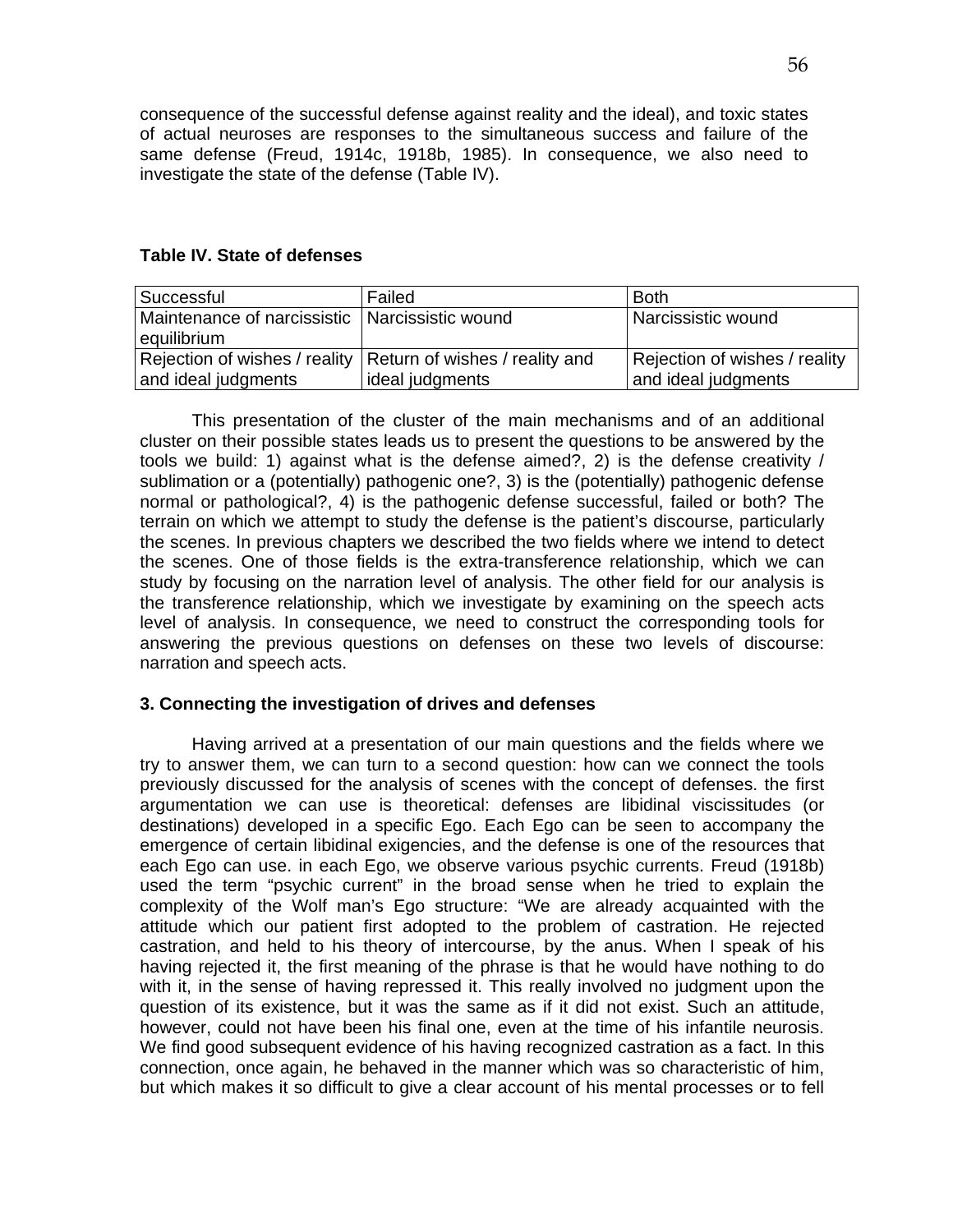one's way into them. First he resisted and then he yielded; but the second reaction did not *do away with* the first. In the end there were to be found in him two contrary currents side by side, of which one abominated the idea of castration, while the other was prepared to accept it and console itself with femininity as a compensation. But beyond any doubt a third current, the oldest and deepest, which did not as yet even raise the question of the reality of castration, was still capable of coming into activity. We have elsewhere reported a hallucination which this same patient had at the age of five and upon which we need only add a brief commentary here" (pp. 84-85).

Freud (1927e) described the theoretical and clinical significance of this concept in his paper on "fetishism": one current of the Ego accepts an unpleasant reality, while the other (viewing the world from the perspective of wishes) rejects it. The two currents make different transactions, one of these being fetishism. The same concept was also subjacent to the Freudian description of the similarities and differences between fetishism and psychotic hallucinations (Freud, 1940e).

"Psychic current" is a concept at the crossroads between theoretical and clinical research. Its position in the Freudian theoretical frame can be clarified. After introducing the second theory of the psychic processes in 1923, Freud switched to an attempt to reach a new panorama of clinical structures, especially in "Neuroses and psychoses" (1924b). He stated that the clinical structures can be understood by taking into account the main conflict the Ego has to deal with. In the neuroses, the conflict (and the defense) concerns drives and wishes, in the psychoses, the conflict (and the defense) concerns reality, while in melancholia, the conflict (and the defense¨) is with the Superego. But when Freud (1927e) tried to connect those proposals with clinical problems, he found that they were too restrictive, since clinical facts demanded a more complex conception. Clinical facts showed that in the same patient two positions could coexist: one opposed to wishes and the other to reality. Freud called each of those coexisting positions a psychic current. Precisely, the fragment quoted above from Freud's analysis of the Wolf man reveals that the concept of psychic current is more complex than defense: it also involves judging activity, a special type of perception, etc. That is, the concept of psychic current implies the consideration of one or more functions of the Ego.

Thus, we see that "psychic current" is an intermediate concept, less abstract than Ego, Superego and id, but less empirical than repression, disavowal, etc. Disavowal, for example, involves a combination of two psychic currents, one tallying with reality and the other one agreeing with wishes. Each psychic current involves a specific position of the Ego in the conflict between drives, reality and Superego. Freud (1915c) stated that various Ego structures are developed during psychic life: primitive reality Ego, purified pleasure Ego, definitive reality Ego and the Superego-Ego ideal (Freud, 1915c, 1915d, 1923b). Each Ego has the function of responding to specific libidinal drives, thanks to the development of A certain symbolic world representing those sexual exigencies (Table V).

| Ego                          | <b>Erotogenicity</b> |
|------------------------------|----------------------|
| <b>Primitive reality Ego</b> | $\mathbf{I}$         |
| Auto-eroticism               | $\Omega$ 1           |
| Purified pleasure Ego        | <b>O2, A1</b>        |
| Definitive reality Ego       | A2, UPH, GPH         |

**Table V. Libidinal exigencies and Ego structures**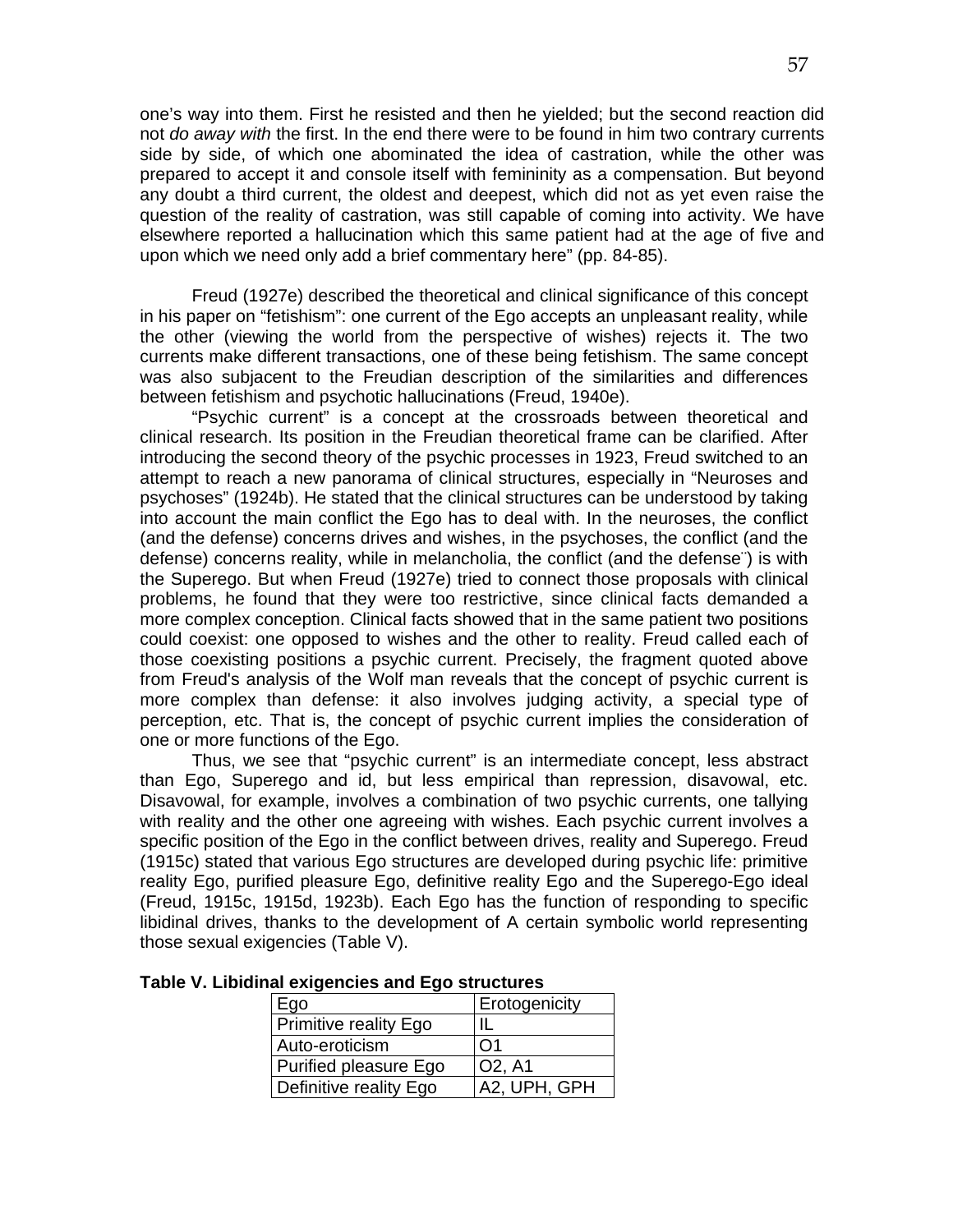These Ego structures have a different position in conflictive situations and, when the degree of psychic complexity increases, its components initiate various kinds of oppositions and transactions. Each psychic current has some relevant defense mechanisms. One Ego (definitive reality Ego), in favor of reality (and the Superego) and against wishes and drives, usually leads to repression (Freud, 1924b). Another Ego (purified pleasure Ego), opposed to reality (and the Superego) and in favor of to wishes, leads to disavowal and foreclosure (Freud, 1918b, 1927e, 1940e). Freud described Ego functioning using this concept, especially when he needed to explain clinical problems in relation to the splitting of the Ego, such as hallucinations, fetishism, etc (Freud, 1918b, 1927e, 1940e). In these cases, the Ego is fragmented into different sectors, each of them with a specific position in the conflictive situation; these sectors then interrelate and make complex transactions (Freud, 1927e, 1940e). The concept of psychic current requires that we consider: 1) theoretical discussions on the Ego, its structure, its conflictive relationship with the drives, reality and the Superego and with different inner sectors (other psychic currents), and the corresponding principal and complementary defenses and 2) clinical manifestations. Thus, "psychic current" is a useful concept for connecting theoretical discussion and clinical manifestations.

Summarizing, we emphasize that "psychic current" and "defenses" bridge the gap between theoretical and clinical research. The concept of "psychic current" (especially the coexistence of different, contradictory fragments) allows us to depict clinical situations in a non reductionist way (Table VI). In spite of the opposing relations between the different currents, in the clinical situation, they can make various types of transactions.

| Theoretical level     | Id, Ego, Superego                          |
|-----------------------|--------------------------------------------|
|                       | Intermediate level Different Ego fragments |
|                       | (primitive reality Ego, purified           |
|                       | pleasure Ego, definitive reality           |
|                       | Ego)                                       |
|                       | Psychic currents                           |
| <b>Clinical level</b> | Defenses: principal (repression,           |
|                       | disavowal, foreclosure) and                |
|                       | complementary mechanisms                   |
|                       | (projection, introjection,                 |
|                       | identification, undoing, isolation,        |
|                       | etc.)                                      |

#### **Table VI: Logical organization of concepts**

We can now come back to our main question: how can we connect the theoretical concepts of libidinal drives and defenses. We stated that the concepts of Ego and psychic currents are the mediators between defenses and sexual drives. of the defenses, we are now interested especially in the pathogenic ones and their relationship with the libidinal drives. Thus, we have now arrived at this proposal (Table VII):

#### **Table VII. Main defenses and erotogenicities**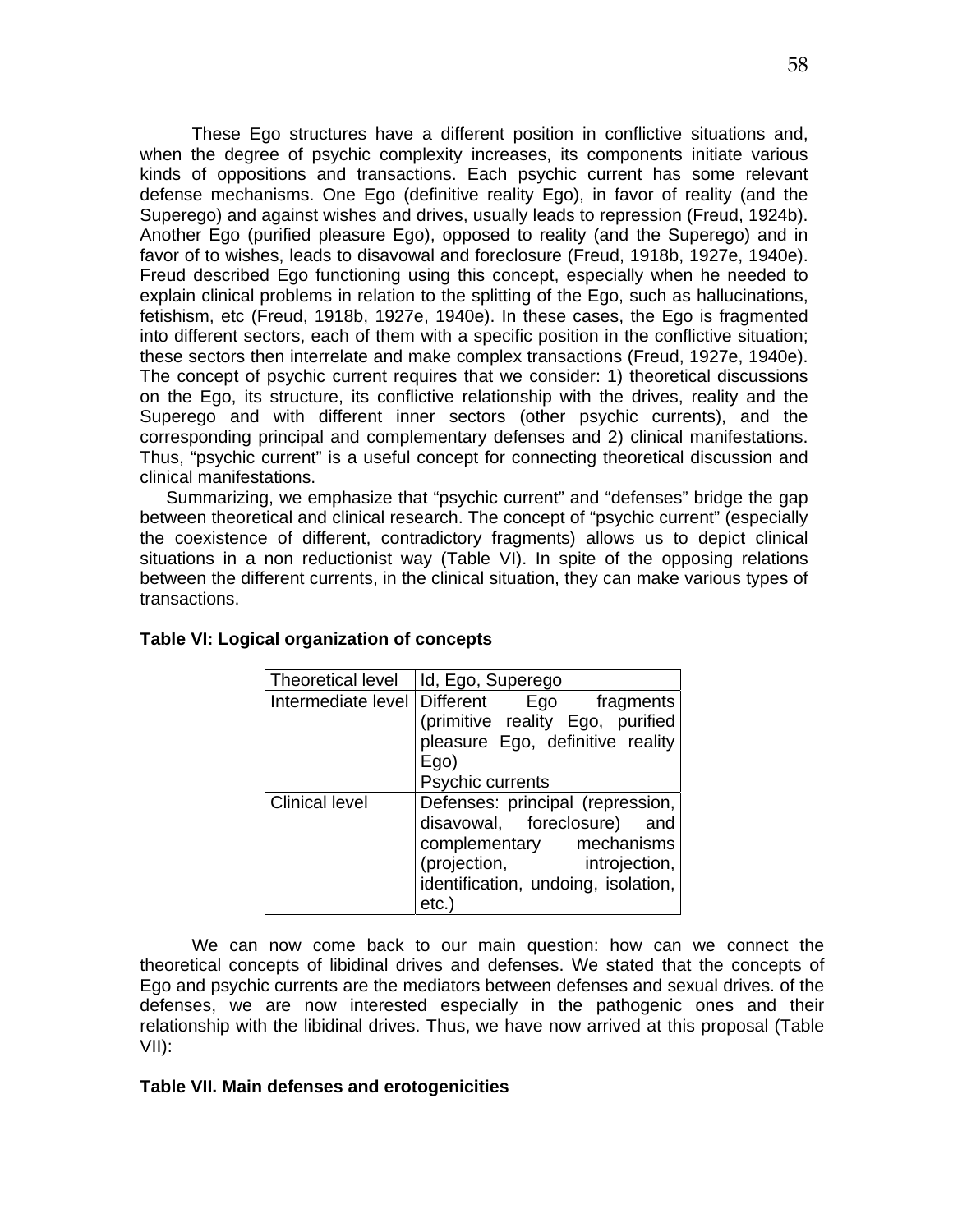| Repression | Disavowal/Foreclosure of<br>reality and the ideal | Foreclosure of the affect |
|------------|---------------------------------------------------|---------------------------|
| GPH        |                                                   |                           |
| IPH        |                                                   |                           |
| ∧າ         |                                                   |                           |

Each libidinal fixation is also accompanied by some specific defenses that complement the main ones (Table VIII).

| IL                             | O <sub>1</sub>              | O <sub>2</sub>               | A <sub>1</sub>               | A2            | <b>UPH</b>    | <b>GPH</b>      |
|--------------------------------|-----------------------------|------------------------------|------------------------------|---------------|---------------|-----------------|
| - drive                        | -drive                      | -drive                       | -drive                       | -drive        | -Ego          | -Ego            |
| regression                     | regression                  | regression                   | regression                   | regression    | regression    | regression      |
| -Ego regression                | -Ego regression             | - Ego                        | -Ego                         | -undoing      | -displacement | -Superego       |
| - organic                      | - intrachannel              | regression                   | regression                   | -isolation    | -projection   | repression      |
| introjection                   | splitting                   | -splitting of the            | -splitting of the            | -reaction     | -evitation    | -identification |
| -incorporation                 | -projection                 | Ego                          | Ego                          | formation     | (inhibition)  | -condensation   |
| -organic                       | -introjection               | -introjection                | -introjection                | -control      |               |                 |
| projection                     | -identification             | -identification              | -identification              | -suppression  |               |                 |
| -expulsion                     | - transformation            | -projection                  | -projection                  | of the affect |               |                 |
| -adhesive                      | into the contrary           | -transformation              | -transformation              |               |               |                 |
| identification                 | -turning against<br>oneself | into the                     | into the                     |               |               |                 |
| -hyper-cathexis<br>of external | -mimetism                   | contrary<br>-turning against | contrary<br>-turning against |               |               |                 |
| sensoriality                   |                             | oneself                      | oneself                      |               |               |                 |
| -splitting of the              |                             |                              |                              |               |               |                 |
| primitive real                 |                             |                              |                              |               |               |                 |
| Ego                            |                             |                              |                              |               |               |                 |
| -missatention                  |                             |                              |                              |               |               |                 |
| -maintenance of                |                             |                              |                              |               |               |                 |
| non integration                |                             |                              |                              |               |               |                 |
| of different drive             |                             |                              |                              |               |               |                 |
| sources                        |                             |                              |                              |               |               |                 |

|  | Table VIII. Complementary defenses and erotogenicities |
|--|--------------------------------------------------------|
|  |                                                        |

Freud stated that the same defense (i.e. repression) is effective in different transference neuroses (conversion hysteria, anxiety hysteria). The difference between them can be found in the complementary mechanisms and the libidinal fixations. We proposed this synthesis (Table IX) on libidinal fixations, main defenses and pathological structures.